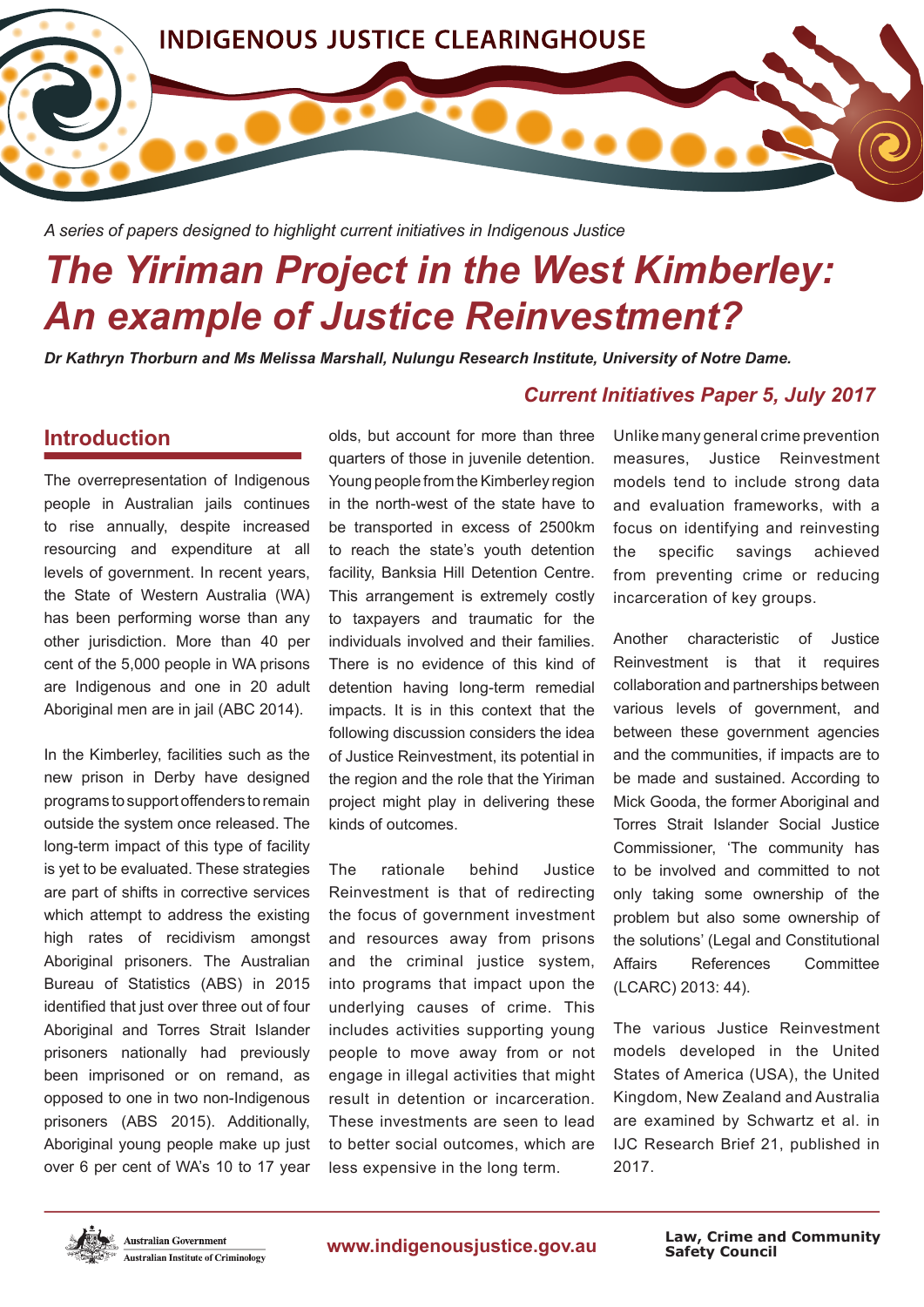# **Young Aboriginal people of the Kimberley and the extent of their contact with the criminal justice system**

Available data indicates that Aboriginal young people are 53 times more likely to be in detention in Western Australia than non-Aboriginal people. This rate was more than double the national fgures for the same age cohort in 2014 (see Amnesty International 2015: 5; Australian Institute of Health and Welfare 2014). Very little information is in the public domain about young Aboriginal people who come into contact with Corrective Services in Western Australia, including where they are from (urban, regional or remote), levels of drug and alcohol use when committing offences and any other social issues that might be relevant, such as whether or not there is evidence of Foetal Alcohol Spectrum Disorder (FASD).

Recent studies in the Kimberley suggest as many as 25 percent of young Aboriginal people exhibit some characteristics of FASD (Fitzpatrick et al. 2015). The implications of this level of impairment amongst Aboriginal youth in the Kimberley, particularly in the context of this discussion, are major and are only just beginning to be addressed by Western Australia government agencies responsible for youth contact with the criminal justice system.

Studies from the USA and Canada suggest that young people with FASD are much more likely to come into contact with the criminal justice system (Cox et al. 2008; Streissguth et al. 2004). People with FASD can be highly suggestible and therefore not make reliable witnesses. Those more extreme cases of FASD arguably have diminished responsibility for their actions.

There is also little information available about the nature of offences that young Aboriginal people are charged with in the Kimberley, or how this varies across the region. This kind of information is crucial in considering the best way to decrease the high rates of contact this cohort is currently having with the criminal justice system. For example, if the majority of young male offenders are charged with minor driving offences, then programs might be best designed along the lines of others in Australia such as the Anangu Pitjantjatjara Yankunytjatjara Lands Mutukar Project (Andrews 2011; Anthony & Blagg 2012). The lack of data released by authorities and the impact of this on potential design of interventions was commented on in a number of submissions to the Senate Inquiry into the value of Justice Reinvestment in 2013 (LCARC 2013: 94-98).

# **About Yiriman**

The Yiriman Project commenced in 2000, and was originally based in Jarlmadangah Burru, a small remote community in the west Kimberley that is 120km from Derby. The primary goal was to support young Aboriginal people from remote communities connected culturally and linguistically within Nyikina, Mangala, Walmajarri and Karajarri traditional lands and language groups.

Supported by the Kimberley Aboriginal Law and Culture Centre (KALACC) based in Fitzroy Crossing, cultural leaders from these four language groups were determined to provide a better life

for their young people, by supporting them with the skills and resilience needed to cope with contemporary society, while imparting in them a strength to move away from activities of self-harm and substance abuse (Ljubic 2002). A camel trek of ten days into the remote Mowla Bluff community, and the nearby cultural site of Yiriman that the project took its name from, provided one of the frst experiences for participants.

By giving primacy to the role of Cultural Elders in knowledge transfer between generations, Yiriman provided an avenue for young people to reconnect with country, culture and family. Yiriman has changed and evolved over the years, and has incorporated a range of approaches to address the cultural drift identified by community Elders (Johnson 2005: 5).

Language groups and Cultural Elders across the Kimberley have expressed a desire to have similar projects 'on country', with their young people. The geographic and cultural focus of the project however remains on the original four language groups, despite repeated calls for the project to be rolled out across the region.

Initially established to support young people aged 15-25 years, Yiriman focuses on the age bracket that straddles the juvenile/adult divide. While these people remain the focus, there are instances where younger or older people outside this age group may engage as participants with the project. The program was also developed to include previous participants as mentors on the program.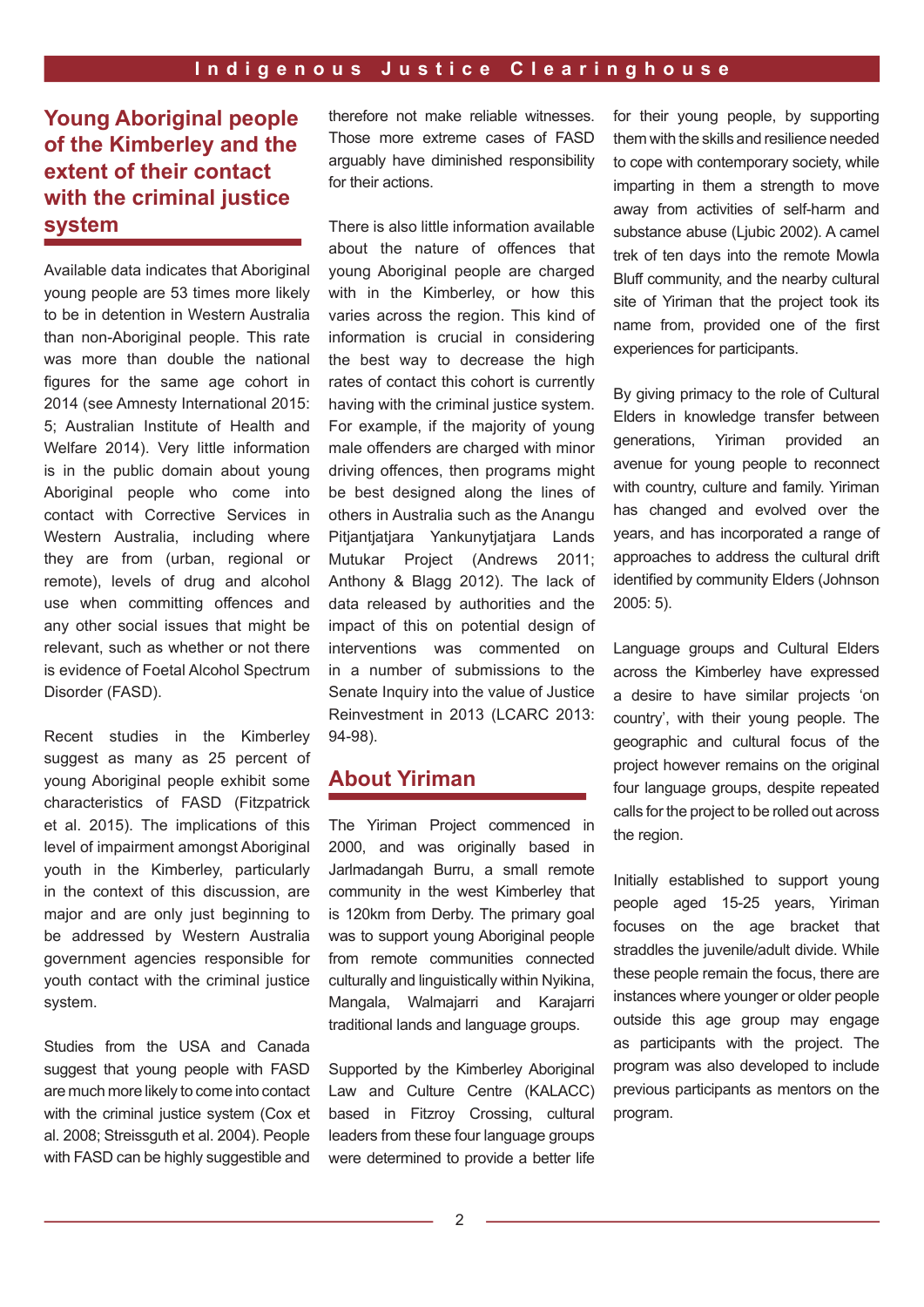There are a number of key elements that the program incorporates, as reported by Yiriman at the Aboriginal and Torres Strait Islander Suicide Prevention Conference presentation in Alice Springs, 2016:

- back to country trips to visit the 'old people' (ancestors who 'sit' on that country);
- bringing together young people with Elders, middle-aged people and others from outside community;
- every day, on country, young people and Elders are involved in deep learning and transmission of culture, skin (respect), language, old and new stories, 'sweat' on country and making artifacts;
- giving young people an experience away from 'humbug', alcohol, drugs and self-harm;
- taking care of country and getting taken care of by country; and
- giving young people opportunities for being on and with country, culture and law.

## **Funding for Yiriman**

Funded through the former Alcohol Education Rehabilitation Foundation, the project commenced with one project officer and a small amount of funding to undertake 'on country' activities.

Funding is secured for activities, using government and philanthropic multi-year and project-based capital. While some ongoing monies have been obtained through justice-related programs such as the Commonwealth Department of the Attorney General Proceeds of Crime Fund, these have not contributed to the bulk of the fnance over the project's life. Philanthropic funds have provided most of the funding for Yiriman; more recently substantial investment has come from national suicide prevention programs.

Seventeen years later, more than 150 on country trips have been undertaken and more than 1500 young people have been supported and engaged (Palmer 2013a). The project has been praised by the Productivity Commission as a 'project that works' in their 2014 Overcoming Indigenous Disadvantage Report (Productivity Commission 2014), it was a winner in the 2012 Indigenous Governance Awards, and was also cited in the March 2015 National Mental Health Commission Report (National Mental Health Commission Secretariat 2014) as an exemplar of national best practice for working with Aboriginal youths at risk.

Most recently, in November 2016, Yiriman was lauded again as best practice within two separate reports relating to Aboriginal suicide: the Aboriginal and Torres Strait Islander Suicide Prevention Evaluation Project (ATSISPEP) Final Report and the Report of the Inquiry into Aboriginal Youth Suicide in Remote Areas (Western Australian Police Community Education and Health Crime Prevention Fund 2016). Yiriman was mentioned in the latter 14 times and referenced in countless submissions to the Inquiry. The 2016 Education and Health Standing Committee report noted that it had similarly recommended in 2008 that Yiriman be supported and used as a model across the Kimberley and more widely (Education Health Standing Committee 2016: 140).

## **An example of Justice Reinvestment?**

While Justice Reinvestment is a flexible concept that differs both conceptually and methodologically in the various jurisdictions in which it has been developed (Brown et al. 2017), identifying quantifed outcomes is a key feature of most models, including identifying specifc costing savings achieved from implementing crime prevention measures or reducing incarceration.

Arguably, the concept of Justice Reinvestment carries with it cultural assumptions which relate to the idea that the indicators that matter, in a discussion around keeping Aboriginal people away from contact with the criminal justice system, are quantifable. A recent national project investigating the concept and applicability of a Justice Reinvestment model in an Australian context concluded that such a model might be limited in its suitability for remote contexts by 'structural assumptions or practices' (LCARC 2013: 11-12).

While some indicators can be quantified. some of the most critical factors – for example, an individual's cultural connectedness – are fundamentally qualitative. The propensity for a model such as Justice Reinvestment to under-value something like 'cultural connectedness' might limit the model's potency in remote Aboriginal contexts. This issue has been identifed by Schwartz et al. within this publication series, noting that 'success' is often taken to mean whatever is quantifable as opposed to measures that are broadly defined and meaningful to the community (see Indigenous Justice Clearinghouse Research Brief 21. Justice Reinvestment. Schwartz, Brown & Cunneen 2017).

This issue is not only relevant to definitions and evaluations of Justice Reinvestment, but to justice programs in remote Indigenous contexts more generally. In May 2016, KALACC responded to changes in the provision of youth justice services to the region by arguing that WA's Department of Corrective Services should invest more in community ownership of programs: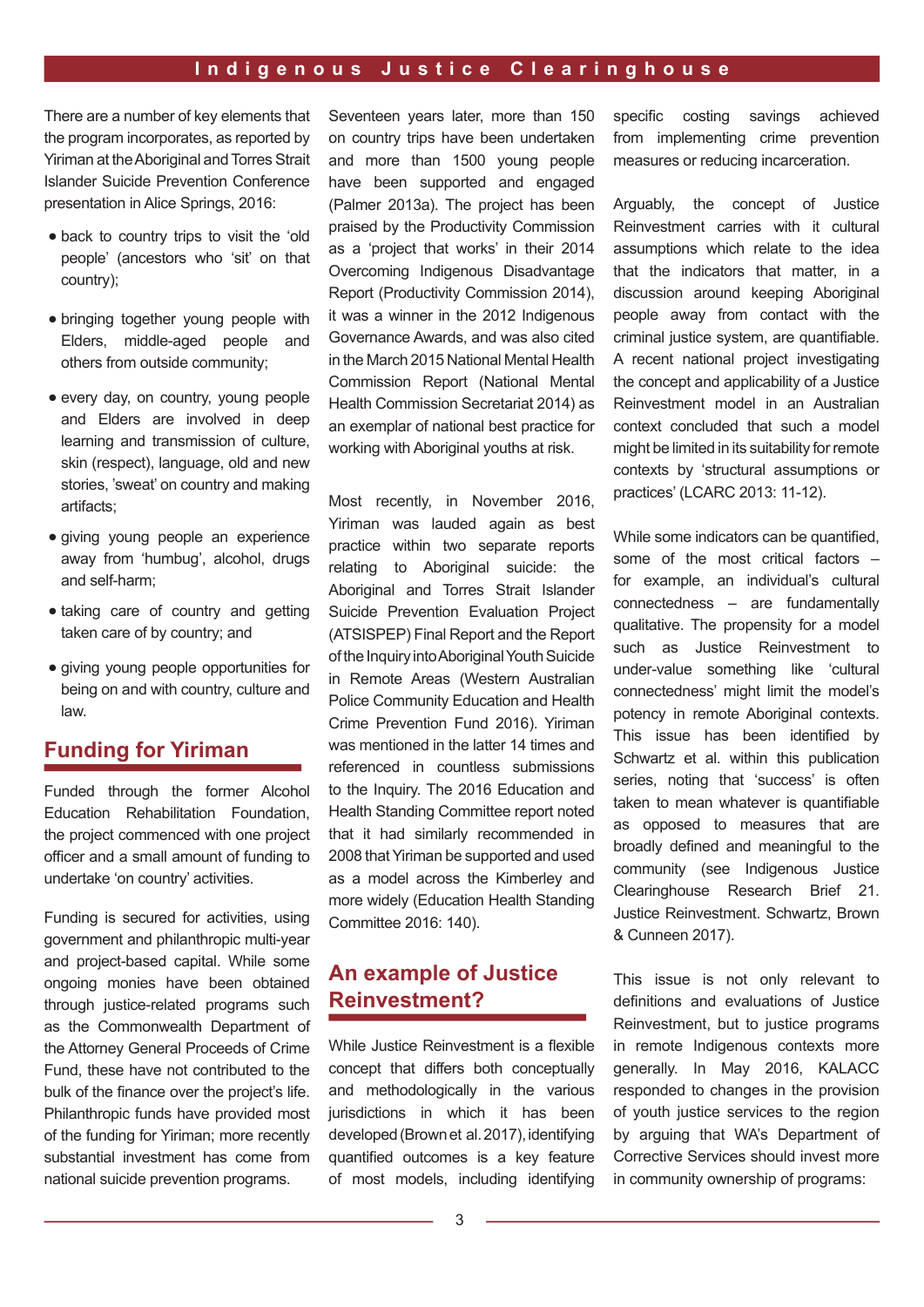…while government viewed justice reform in terms of increasing the quantum of 'community based' services in the region. Aboriginal leadership increasingly spoke of the need for investment in 'community owned' services, managed and run by Indigenous people on the basis of what are called 'Aboriginal terms of reference.' The current terms of reference lend themselves to communitybased programs but they don't lend themselves to communityowned Programs (Blagg 2012).

This dilemma is linked with the requirement of government to justify expenditure through evidentiary-based evaluations. It is something that has been requested often of Yiriman, and provided through qualitative rather than quantitative review.

#### **Where could savings be made, and measured**

In a conventional model of Justice Reinvestment, evidence is provided of the fnancial savings to be made by expenditure being shifted 'upstream', and investments made in community such that criminal and anti-social behaviours are diminished. The discussion below attempts to provide examples of how such savings might be associated with the Yiriman Project.

Data provided to the KALACC Coordinator in March 2015, although limited to young people (>18 only), showed that between July 2013 and June 2014, there were 709 lodgements: that is, a single defendant had one or more charges with the Children's Court across the Kimberley. Regional population data from the 2011 Census indicates that this is equivalent to around 1 in 3 Aboriginal people aged between ten and nineteen years of age. The majority of these 709 matters were referred to Juvenile Justice Teams or community-based orders. Twenty-five of these cases were sentenced to juvenile detention; in other words, 25 juveniles were sent to Banksia Hill Juvenile Detention Centre in Perth.

In 2015, the Commonwealth's Report of Government Services reported that it was costing the WA Department of Corrective Services more than \$300,000 per head per year to detain juveniles. This figure does not account for costs associated with courts, administration, magistrates or policing resources, and transportation of the offenders from a remote location some 2000km away (Amnesty International Report 2013- 2014). In 2009, the Australian Institute of Criminology estimated that policing accounted for 75 percent of the costs associated with the criminal justice system, administration 5 percent and corrections 25 percent.

Even if these other costs are left aside, and the higher overheads with corrective services and police in the Kimberley are ignored, it would cost an estimated \$7.5 million to detain these 25 more serious cases per year. If all the costs are included, the total could exceed \$30 million per annum for these 25 juveniles alone. While data is not available at present regarding average sentence length, it is likely that this would provide further justifcation for Justice Reinvestment alternatives – providing economic and social savings whilst supporting individuals to remain on country within familial contexts.

Two examples are provided, contextualising the argument further. The first of these relates to a trip organised in 2010 for a group of eleven young people who were on a trajectory to be detained at Banksia Hill Detention Centre in Perth. These young people had been engaged in a crime spree in and around Fitzroy Crossing, and each of them already had a considerable history of contact with police and the courts. The trip, to a remote part of the Great Sandy Desert called Jilji Bore, cost approximately \$80,000, and took place over 60 days. The cost is an approximation only, because funding from the Commonwealth Department of Prime Minister and Cabinet was only granted to cover the costs of Elders for their time, fuel and food.

Yiriman had to raise its own funds to pay for staff, and vehicles were also provided by KALACC. Eleven young people went on the trip, so in crude terms, the trip cost \$7,270 per head or \$121 per day per head. Should the additional costs to both Yiriman and KALACC be factored in, the saving to government would remain substantial.

**According to a simple cost-beneft analysis, if this trip had kept one person out of Banksia Hill for one year, then it would have justifed itself; indeed, monies saved from keeping one person out of detention would have been enough to pay for the entire**  trip with an extra five participants.

If it was demonstrated that five of the eleven participants had avoided juvenile detention, then this trip would have saved the WA government well over half a million dollars in detention costs alone. KALACC can confrm that none of the participants in the Jilji Bore trip had any contact with the Corrective Services Department in the year following the trips. However, it is difficult to attribute the changed behaviour with any certainty to the Jilji Bore trip. Anecdotal evidence from participants and their families also pointed to the trip as being transformative.

A second and less ambitious trip occurred in 2015. It involved three Camel Treks which took place on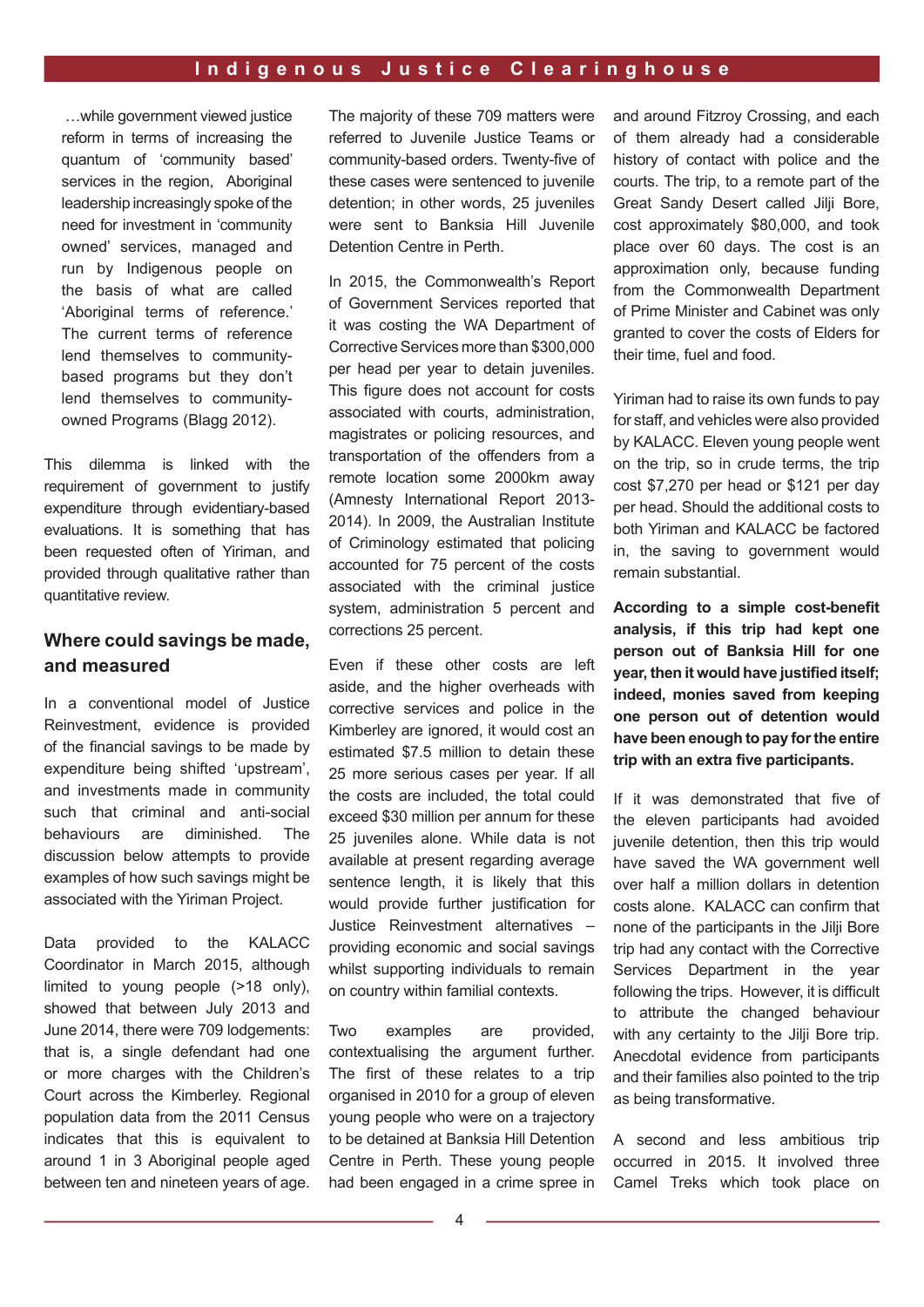Nyikina and Mangala country to the south of the Fitzroy River. The project was granted \$25,000 to be delivered in partnership with the Fitzroy Crossing police. The treks were on average five days each and included 34 young people and 13 Elders. That is \$147 per day per young person, and included the costs of bringing Elders, hiring camels, paying staff, resources and the like (Western Australian Community Crime Prevention Fund 2016). The budget also paid for meetings to plan the trips, and coordinate the involvement of local police, as well as project visits to communities and families to nominate Camel Trek participants.

The benefit of these trips might be measurable via factors such as better police relationships with the community resulting in more effective and more efficient policing. Better relationships also might result in less frequent police staff turnover, and a greater incidence of community reporting of crime. Savings made would be difficult to estimate, although improvement in the morale of the police posted in Fitzroy Crossing generally would suggest a positive outcome.

### **Challenges with measuring impact**

There are other attributes of the Yiriman Project that make measuring its impact difficult. For example, apart from time spent planning and debriefing with Yiriman participants, most of the activities of a Yiriman trip occur 'out bush', that is, in an environment removed from the many, sometimes negative, influences of 'town' or 'community'. This allows project participants to experience a kind of 'cultural immersion' on country that is impossible in ordinary life. In the context of Justice Reinvestment it is the cultural connectedness with others which translates into attributes of selfrespect, confidence and resilience that may diminish the likelihood of 'getting into trouble with the law'. However, these kinds of personal shifts are difficult to measure in quantitative terms. They are nonetheless regularly observed by older family members.

Yiriman coordinators make some attempt to support and follow up project participants once they have returned to the community from bush trips, and facilitate participant access to communitybased services. The impact of Yiriman trips may be limited by the absence of a whole-of-community strategy in which youth-related agencies work together, and where there is a concerted focus on individuals most at risk.

A fundamental premise of Justice Reinvestment, as well as other crime prevention programs, is that there is a measurable link between an individual's propensity to commit crime or engage in anti-social behavior, and elements in their social environment, upbringing and education. What is clear in the context of young Aboriginal people in the Kimberley is that causal factors are extremely complex and virtually universal across the region, posing a challenge for applicability of the Justice Reinvestment model as it is currently defined.

The strength that Yiriman has is the capacity of Elders to identify youth who would benefit from participating in a Yiriman trip. The primary 'data' that informs selection of participants, and assesses the value of Yiriman trips, is the knowledge held by the Elders who are familiar with the life trajectories of these individuals and who continue to support Yiriman so long as they are seeing positive results. Such an approach accords with the recommendation of the United Nations Permanent Forum on Indigenous Peoples around developing culturally relevant indicators of wellbeing (2006 in Willis 2010), and also exemplifes proper 'community ownership'. The latter is considered crucial for Justice Reinvestment strategies to succeed (see Indigenous Justice Clearinghouse Research Brief 21. Justice Reinvestment. Schwartz, Brown & Cunneen 2017).

# **The complexities of Yiriman**

There are a number of ways in which the Yiriman project does not 'fit' comfortably into contemporary government language, or policy directions, as illustrated above. This is recognised as both a strength of Yiriman and a weakness. It refects the fact that Yiriman was, and remains, entirely answerable to Aboriginal Elders from four language groups.

The original concerns expressed by the Elders in the late 1990s have remained consistent, through changes of government at the State and Commonwealth level, in spite of the vagaries of Indigenous policy. The stability of intent and commitment by KALACC to sustain the programs of Yiriman, and to remain accountable to senior Aboriginal people's wishes in the frst instance, give it an uncommon strength and a grassroots legitimacy which is lacking in many other programs devised and delivered by external agencies.

The mismatch between the holistic concern of the Elders for their young relatives, and the siloed approach of government agencies, has meant that Yiriman has had to solicit funding from a range of different sources. This is mirrored in changes to government priorities, and funding regimes. Yiriman has piloted different approaches to engaging with young people where particular opportunities have arisen.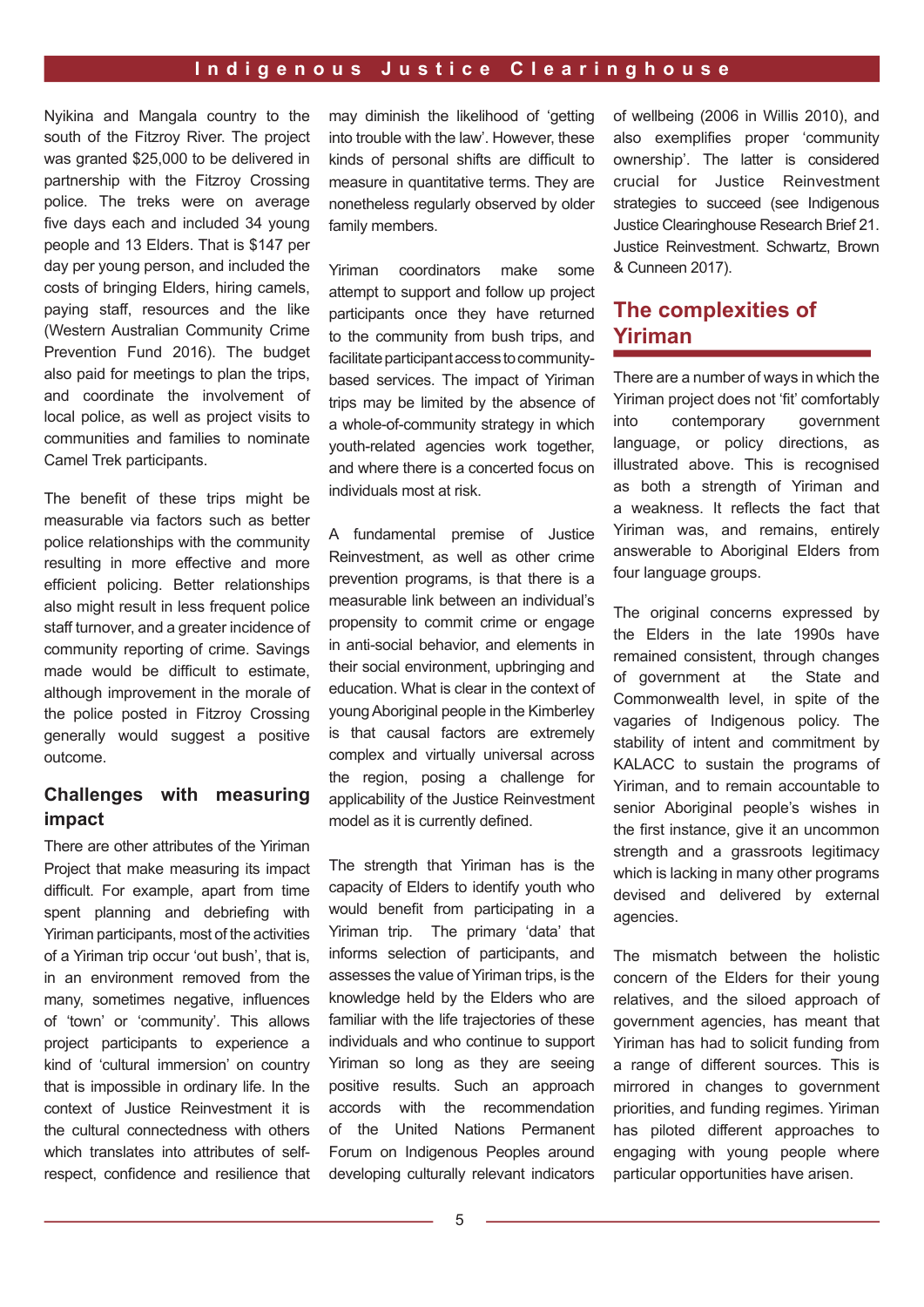In addressing the concerns of the Elders around the 'cultural drift' of young Aboriginal people, a raft of other commonly identifed concerns are regularly addressed along the way. These have included:

- suicide rates:
- contact with the justice system;
- health and wellbeing;
- family relationships and confict resolution;
- self-esteem and confidence:
- substance abuse; and
- rates of training/education.

In his 2013 evaluation, Palmer attempted to track some of these indicators in previous Yiriman project participants. While identifying the limitations of this endeavor as discussed above, Palmer (2013a; 2013b) more generally reminds us that there is plenty of evidence of the positive effects on Aboriginal people, young and old, spending time engaged in cultural activities on country:

There are immediate positive healthy effects of taking people away from poor diets, living conditions and town life that distracts communities from staying well. Traditional food, physical activities and spiritual practice are a major elixir to depression and despair. Learning language, bush knowledge and visiting the country of ancestor's assists in the campaign to minimise young people's involvement in the justice system (Palmer 2013b: 59).

As the Yiriman Project engages with young Aboriginal adults ranging in age from mid-teens to mid-20s, it straddles the mainstream cutoff for 'children'

or 'juveniles' at the age of 18. Yiriman engages with young people in this age category because mid-teens are the time when many of these young people first begin to show signs of getting into trouble, whether it be with the criminal justice system, with substance abuse, with staying away from school or engaging in family confict. 6o again, Yiriman aligns itself with community concerns first in order to ensure it is impacting on the people who are identifed as being most at risk.

The 2015 Camel Trek described above was less about diversion but rather aimed to improve relations between young people, Elders and the police. The project might have had outcomes which could be described as Justice Reinvestment, but with the current definition and quantifiable requirements, it might not. What is apparent however is that police officers having good relationships with Elders would have very real positive impacts on longer term community relationships (for example, families asking for help sooner in interfamily conflicts before they escalate into violence).

Additionally, this meets Indigenous prioritisation of Justice Reinvestment being community-controlled and incorporating wider community development objectives, therefore aligning with what is known about human rights-based practice in [Indigenous] service delivery (Aboriginal and Torres Strait Islander Social Justice Commissioner 2014: 108 as referenced by Schwartz et al. (2017).

## **Conclusion**

In 2013/14, the WA Department of Corrective Services invested some \$7.83 million in 'prevention and diversion services' versus \$46.8 million in detention (Amnesty International 2015: 5). In the face of current expenditure of approximately \$350,000 per annum for a program that has the potential to save millions each year, the Yiriman Project could form the basis of a much broader regional Justice Reinvestment strategy – as opposed to an isolated project that has Justice Reinvestmenttype outcomes. This would require a concerted and coordinated crossagency focus at a regional level, with proper long term community engagement. As described in Schwartz et al. (2017) (see Indigenous Justice Clearinghouse Research Brief 21. Justice Reinvestment. Schwartz, Brown & Cunneen 2017), such an approach combined with a range of sentencing reforms might have the greatest chance of positive impacts.

Clearly the Yiriman project continues to have value, and positive impacts, in the view of senior Aboriginal people who maintain their support for it, and continue to send young people to participate in Yiriman trips. It also has value according to the many documented views of previous Yiriman participants, and their families:

Taking them boys out into the desert was a good thing. Make the boys pull up their socks. Helps them graduate to the next level of manhood. Helps them learn respect. Our son has since got a white card [a ticket for workers to beginning work in the building industry]. We support Yiriman 100 per cent. What they do at Yiriman is a very early days method. It is an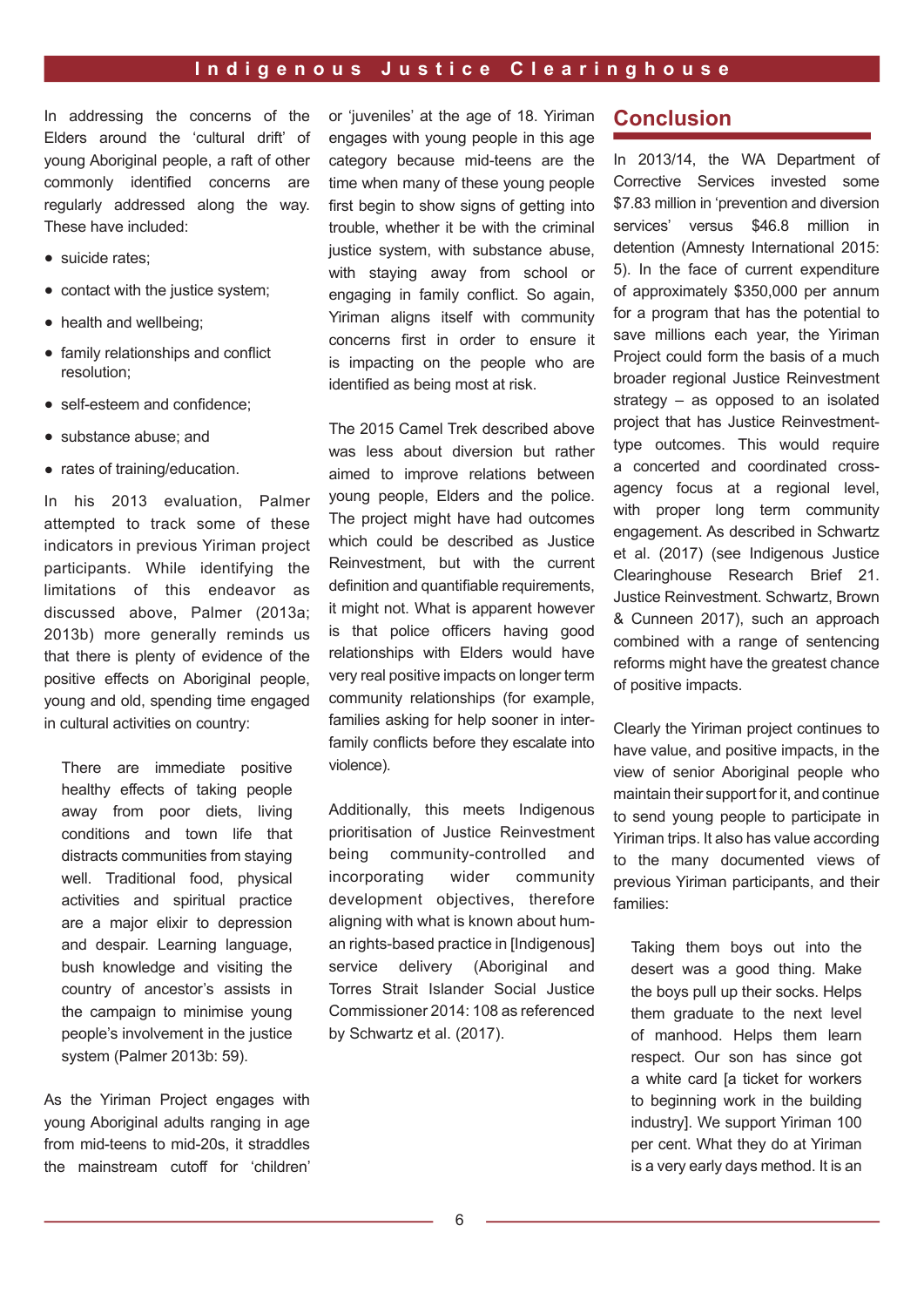ancient method. It was done at the right time of the year when animals are at their peak. You can tell them old men down there [John and Harry] that we thank them (Palmer 2013a: 58).

Another participant's Uncle recounted:

He was in trouble with the police when he first went on that Yiriman trip. He is a good boy but he got in trouble for robbing. We was really worried for him so we sent him with Yiriman. He was a very good boy on that trip, helping the old people, getting involved, hunting and doing all them things. At the end of the trip he said he wanted to turn things around and follow his uncles into working as a Ranger. We sat him down and talked with him about this. There was a position coming up and we had to choose between him and another bloke who was older and more experienced. But we seen in him a future so he got the job. By his and his uncle's account, involvement in the Yiriman trips was a critical infuence on his decision to take on work as a Ranger. He said, 'It was that first trip that made me stop and think ... that's when I decided that I was going to put my hand up for a Ranger's job ... Yiriman was the turning point (Palmer 2013a: 66).

**Dr Kathryn Thorburn and Ms Melissa Marshall are Collaborative Research Network Fellows at the University of Notre Dame's Broome Campus.** 

# **References**

ABC Online 2014. *Derby's West Kimberley Regional Prison hailed as game changer for Aboriginal incarceration rates.* http:// www.abc.net.au/news/2014-05-02/ derby-prison-hailed-as-game-changerindigenous-incarceration/5426036

Amnesty International Report 2013. *Annual Report 2013*. United Kingdom: Amnesty International

Amnesty International 2015. *There is always a brighter future: Keeping Indigenous kids in the community and out of detention in Western Australia.*  Broadway: NSW

Andrews R 2011. A driving need: Early intervention for Indigenous people in the justice system. *Australian philanthropy*  80: 4- 5

Anthony T and Blagg H 2012. *Addressing the 'crime problem' of the Northern Territory Intervention: Alternate paths to regulating minor driving offences in remote Indigenous communities.*  Canberra: Criminology Research Council

Australian Bureau of Statistics (ABS) 2015. *Prisoners in Australia 2015.* cat. no. 4517.0. Canberra: ABS. http://www. abs.gov.au/ausstats/abs@.nsf/Lookup/ by%20Subject/4517.0~2015~Main%20 Features~Aboriginal%20and%20 Torres%20Strait%20Islander%20 prisoner%20characteristics~7

Australian Institute of Criminology 2009. *Justice Expenditure.* Criminal Justice Resources. http://www.aic.gov. au/publications/current%20series/ facts/120/2009/7%20criminal%20 justice%20resources.html

Australian Institute of Health and Welfare (AIHW) 2014. Youth detention population in Australia 2014. *Juvenile Justice Series* 16: JUV 53. Canberra: AIHW

Cox LV, Clairmont D, Cox S 2008. Knowledge and attitudes of criminal justice professionals in relation to fetal alcohol spectrum disorder. *Canadian Journal of Clinical Pharmacology* 15(2): e306–e313

Dudgeon P, Milroy J, Calma, T, Luxford Y, Ring I, Walker R, Cox A, Georgatos G & Holland, C 2016. *Solutions that Work: What the evidence and our people tell us.* Aboriginal and Torres Strait Islander Suicide Prevention Evaluation Project Report. Crawley: University of Western Australia. http://www.atsispep. sis.uwa.edu.au/\_\_data/assets/pdf\_ file/0006/2947299/ATSISPEP-Report-Final-Web.pdf

Education and Health Standing Committee 2016. *Learnings from the Message Stick: The report of the inquiry into Aboriginal youth suicide in remote areas.* Report No. 11. Parliament of Western Australia: Legislative Assembly

Farrer J 2014. *Kimberley Juvenile Justice: Improving the Current Juvenile Justice System.* Report produced by the Office of Josie Farrer: Member for the Kimberley on the recommendation of the Kimberley Alternative Juvenile Justice Strategy Working Group to the WA Legislative Council

Fitzpatrick JP, Latimer J, Ferreira ML, Carter M, Oscar J, Martiniuk AL, Watkins RE & Elliot EJ 2015. Prevalence and patterns of alcohol use in pregnancy in remote Western Australian communities: the Lililwan Project. *Drug and Alcohol Review:* 34, 329 – 339

Johnson M forthcoming. *Yiriman Project: Development of the Women's Program.*  Kimberley Aboriginal Law and Culture **Centre**